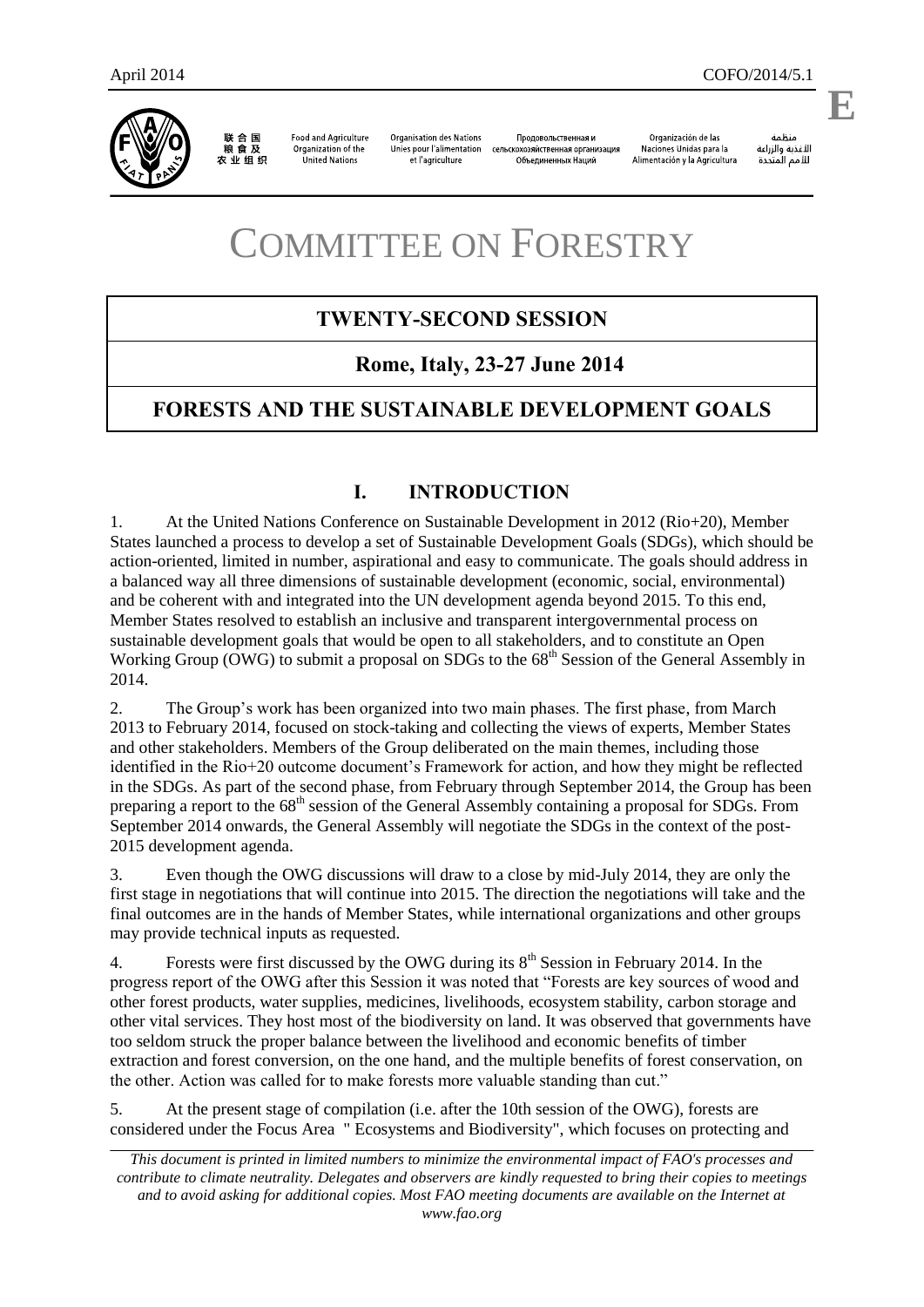restoring terrestrial ecosystems and halting all biodiversity loss. A number of countries have expressed concern that the broader benefits of forests including those from their sustainable management are not yet adequately reflected in this arrangement.

# **II. THE CONTRIBUTIONS OF FORESTS TO SUSTAINABLE DEVELOPMENT GOALS**

5. In the Millennium Development Goals (MDGs), forests featured only under MDG 7 as one of the indicators for reversing the loss of environmental resources, thereby drawing attention only to the negative consequences of losing forests. It was noted at various fora that the MDGs did not recognize the multi-functionality of forests and their full contributions to all three dimensions of sustainable development.

6. In fact, forests and trees contribute to most, if not all, of the MDGs. Wild foods from forests and trees outside forests contribute to food security by providing nutritious food supplements all year round, including during periods of hardship. In many parts of the world, woodfuel is the main source of energy for cooking. Forests generate employment in remote rural areas and are the basis of small enterprises, many of which are run by women and generate income that is invested in improving livelihoods, including the education of children. Wood is a renewable resource, and forests mitigate climate change, contributing to low carbon economies. Forests provide medicines and contribute to human health and a healthy environment. Their ecosystem services, including climate regulation, soil stabilization, regulation of water flows and biodiversity, as well as their role as a gene pool for agricultural crops and home of pollinators, play an important role in support of sustainable agriculture. Sustainable management of the world's forests aims at enhancing all these multiple forest functions and improving the provision of goods and services.

7. Sustainable development goals should reflect the full recognition of these positive contributions, rather than treating forests merely as a threatened natural resource that requires conservation. The ongoing process of developing such goals offers a tremendous opportunity for countries to demonstrate their commitment to realizing the full potential of forests' contributions to sustainable development.

## **III. TARGETS AND INDICATORS FOR FORESTS IN THE SUSTAINABLE DEVELOPMENT GOALS**

8. Regardless of the architecture of the future SDGs, it is important to identify achievement targets with respect to the different contributions forests can make to a sustainable future. Each of these targets should be accompanied by a set of indicators, based on SMART<sup>1</sup> criteria, to ensure measurement of progress.

9. Forestry is a sector that benefits from extensive experience in multi-functional resource management and sustainability. Over the past decades a range of forest-related targets and indicators have been developed and agreed upon. In addition to forest-related instruments, there are a number of others of relevance to forests. All of these can be used as a basis for developing targets and indicators for forests as part of the SDGs:

## *Forest sector instruments*

 $\overline{a}$ 

- the Global Objectives on Forests, the Non-legally Binding Instrument on All Types of Forests (Forest Instrument) and the seven thematic elements of sustainable forest management (SFM) agreed by UNFF;
- the International Tropical Timber Agreement and the Criteria and Indicators (C&I) of SFM and Strategic Priorities of the International Tropical Timber Organization (ITTO);
- the C&I of Forest Europe;

<sup>&</sup>lt;sup>1</sup> Specific, measurable, achievable, relevant, time-bound.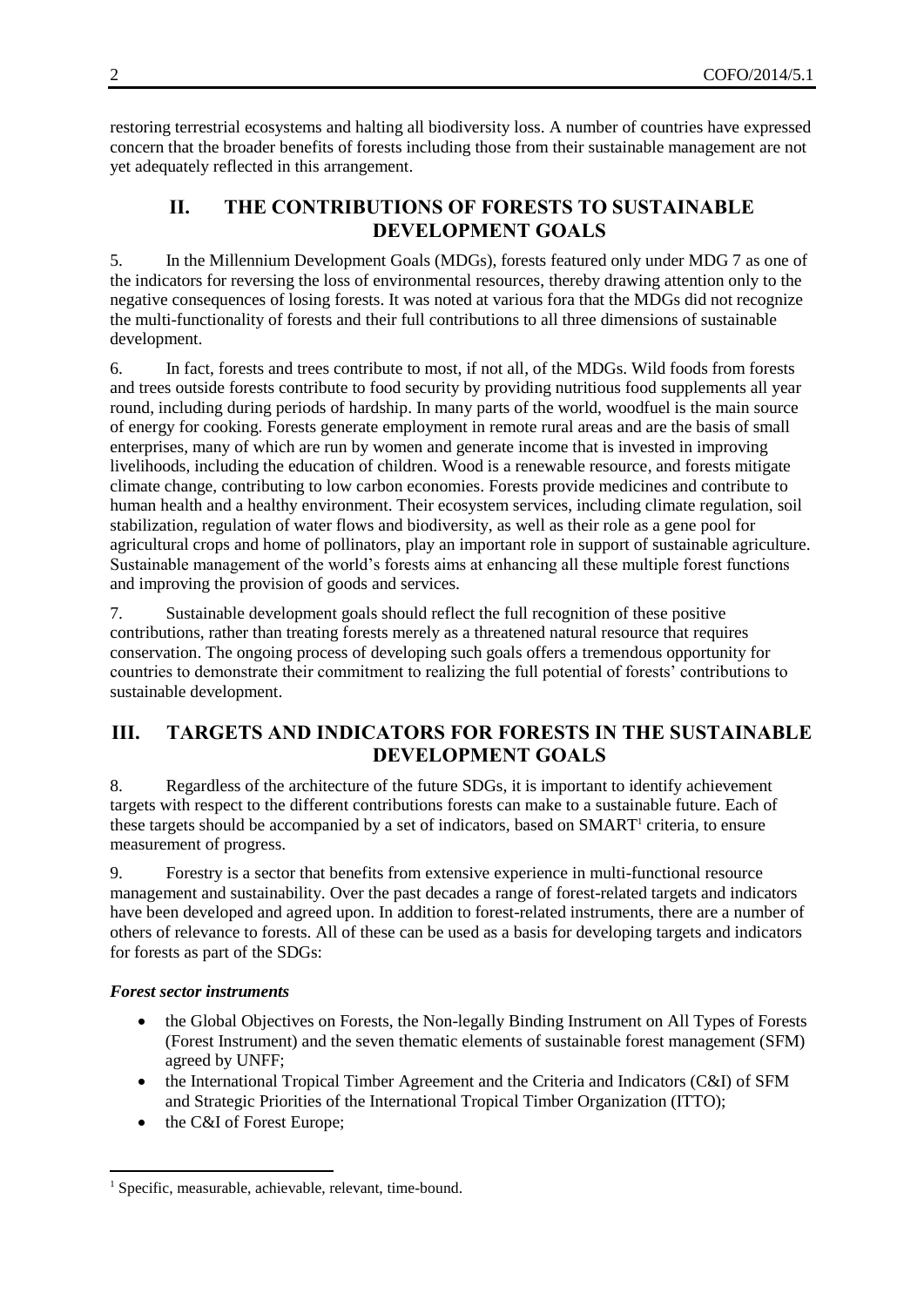- the Montreal Process and its C&I;
- FAO's Zero Illegal Deforestation initiative.

## *UNCED and the Rio Conventions*

- Agenda 21 including its Forest Principles;
- the Convention on Biological Diversity (CBD) and the Strategic Plan for Biodiversity 2011– 2020, including 5 Goals and 20 Aichi Targets;
- the UN Framework Convention on Climate Change (UNFCCC), the Kyoto Protocol, and decisions on REDD+;
- the UN Convention to Combat Desertification (UNCCD) and its concept of a land-degradation neutral world, embraced at Rio+20.

## *Food, agriculture and land*

- the UN Zero Hunger Challenge;
- FAO's Global Goals and Strategic Objectives;
- the Global Partnership on Forest Landscape Restoration (GPFLR) and related Bonn Challenge to restore degraded and deforested land.

#### *Trade and economic development*

- the Convention on International Trade in Endangered Species (CITES);
- Forest Law Enforcement, Governance and Trade (FLEGT) of the European Union and the Forest Law Enforcement and Governance (FLEG) initiative;
- the UNEP Green Economy Initiative;
- the 10-Year Framework of Programmes on Sustainable Consumption and Production adopted at Rio+20.

10. On the basis of these instruments and targets, members of the Collaborative Partnership on Forests, under the leadership of FAO, have identified nine forest-related targets for consideration, as a technical input to the discussion on forests, by the OWG during its  $8<sup>th</sup>$  Session. While the targets are still general, i.e. not time-bound or quantifiable, they nevertheless reflect the range of contributions of forests to sustainable development. The first and second target focus on the forest resources themselves, their management and improvements in quantity and quality. The other targets refer either to the environmental or socioeconomic benefits from forests.

## **Targets for forests in the SDGs proposed by CPF members**

**Target 1: All the world's forests managed sustainably.** This target focuses on the long-term sustainability of forest resources and landscapes. It is a positive, aspirational, action-oriented, forwardlooking and easy-to-communicate concept that addresses, in a balanced way, all the pillars of sustainable development. It is applicable to all countries. The Member States of the United Nations have already made a political commitment to achieving SFM in the Forest Instrument. Parties to the CBD have also committed to functions of SFM, in line with the Strategic Plan for Biodiversity. **Target 2: The world's forests and tree resources improved.** The value of forests and trees outside forests as natural assets is determined by both their quantity (area and volume) and quality (e.g. their composition and health). The extent and quality of forests and trees outside forests are easy concepts to communicate. This target underpins biodiversity, climate, and all the other multiple benefits of forests.

**Target 3: Climate change mitigation benefits from forests increased.** Deforestation and forest degradation are a major cause of global carbon dioxide emissions, but sustainably managed forests are important carbon sinks. Protecting forests, improving forest management and establishing new forests all increase the climate-mitigation benefits of forests. Carbon stocks in harvested wood products in use can also be increased.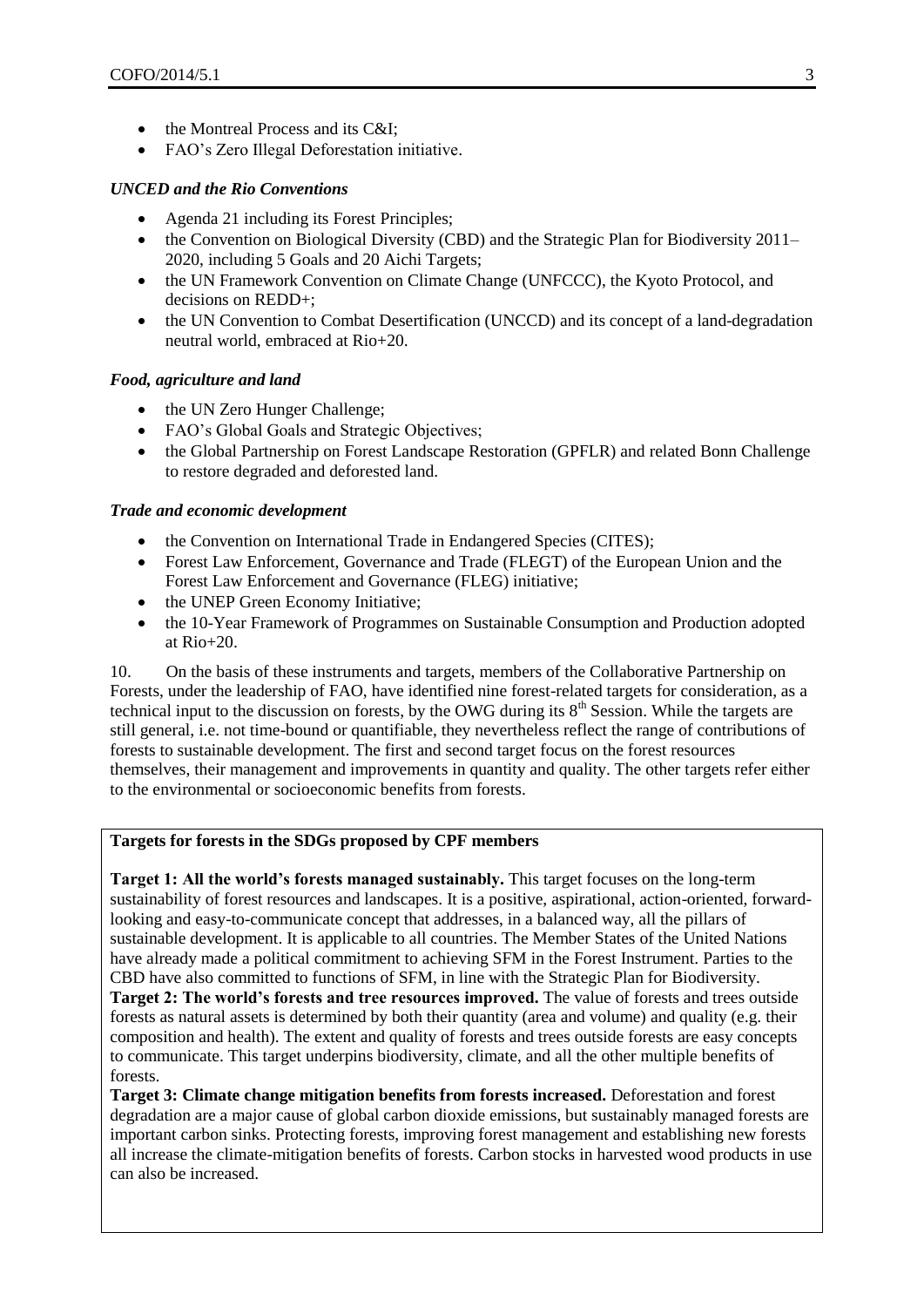**Target 4: Direct and indirect contributions of forests and trees to food security and nutrition increased.** Forests and trees are major sources of nutritious foods, such as fruits, nuts, leaves, oils, honey, wild meat and insects, and 2.4 billion people rely on fuelwood for cooking. Forests boost agricultural productivity and benefit agriculture by, for example, regulating the climate, providing fresh water, and providing a habitat for pollinators.

**Target 5: Poverty reduced through increased income and employment from forests.** Hundreds of millions of people worldwide obtain income and employment from forests, especially in developing countries. Empowering women in the forest sector creates significant employment and business opportunities for them and has important spillover benefits for households and communities in terms of food security, health and education.

**Target 6: Forest-related biodiversity conserved and improved.** Forests hold up to 80 percent of all terrestrial biodiversity. Biodiversity underpins forest productivity, resilience and adaptive capacity, and is essential for maintaining ecological processes such as carbon sequestration, pollination, seed dispersal and decomposition. Biodiversity is fundamental for food security.

**Target 7: Fresh water supply from forest areas improved.** Forests are natural filtration and storage systems that supply an estimated 75 percent of usable water globally. Forests promote the infiltration of rainwater into soil and then into groundwater, providing water supplies in dry periods and helping reduce flood peaks.

**Target 8: Resilience of people and forests against slow-onset and extreme events increased.**  Forests and trees increase the resilience of food-production systems and therefore the resilience of households to shocks and slow-onset changes. SFM increases resilience through approaches that value and apply local knowledge and in which management is adapted over time, based on monitoring, evaluation and learning.

**Target 9: Contributions of forests to a green economy increased.** Forests and trees will play a crucial role in the move to a green economy, providing, for example, a sustainable source of bioenergy and biomaterials, recreation opportunities, and diverse genetic materials for foods and medicines. **Target 10: Increased financial resources from all sources to sustainably manage forests.** The current level of resources allocated to SFM is insufficient. Action is needed at all levels to mobilize sufficient financing from all sources to manage the world's forests sustainably.

11. The targets will have to be further refined for their inclusion in the SDGs. For some of the targets, well defined indicators already exist and are being measured, for example, through FAO's Global Forest Resources Assessment or the FAO Yearbook on Forest Products. Others, especially those concerning poverty reduction and contributions to food security and nutrition, are more difficult to measure. *SOFO 2014* has identified data sources for some indicators, but overall there will be a need to develop new indicators and explore new means of measurement.

# **IV. POINTS FOR CONSIDERATION**

- 12. The Committee may wish to recommend countries to:
	- increase efforts, including national coordination related to the OWG and the UN General Assembly, to ensure adequate consideration and visibility of forests and their contributions to the three pillars of sustainable development in the post-2015 development agenda;
	- actively contribute to the development of the SDGs through the Open Working Group and the UN General Assembly, by promoting the inclusion of targets and indicators that recognize the multi-functionality of forests and their full contribution to the three pillars of sustainable development.